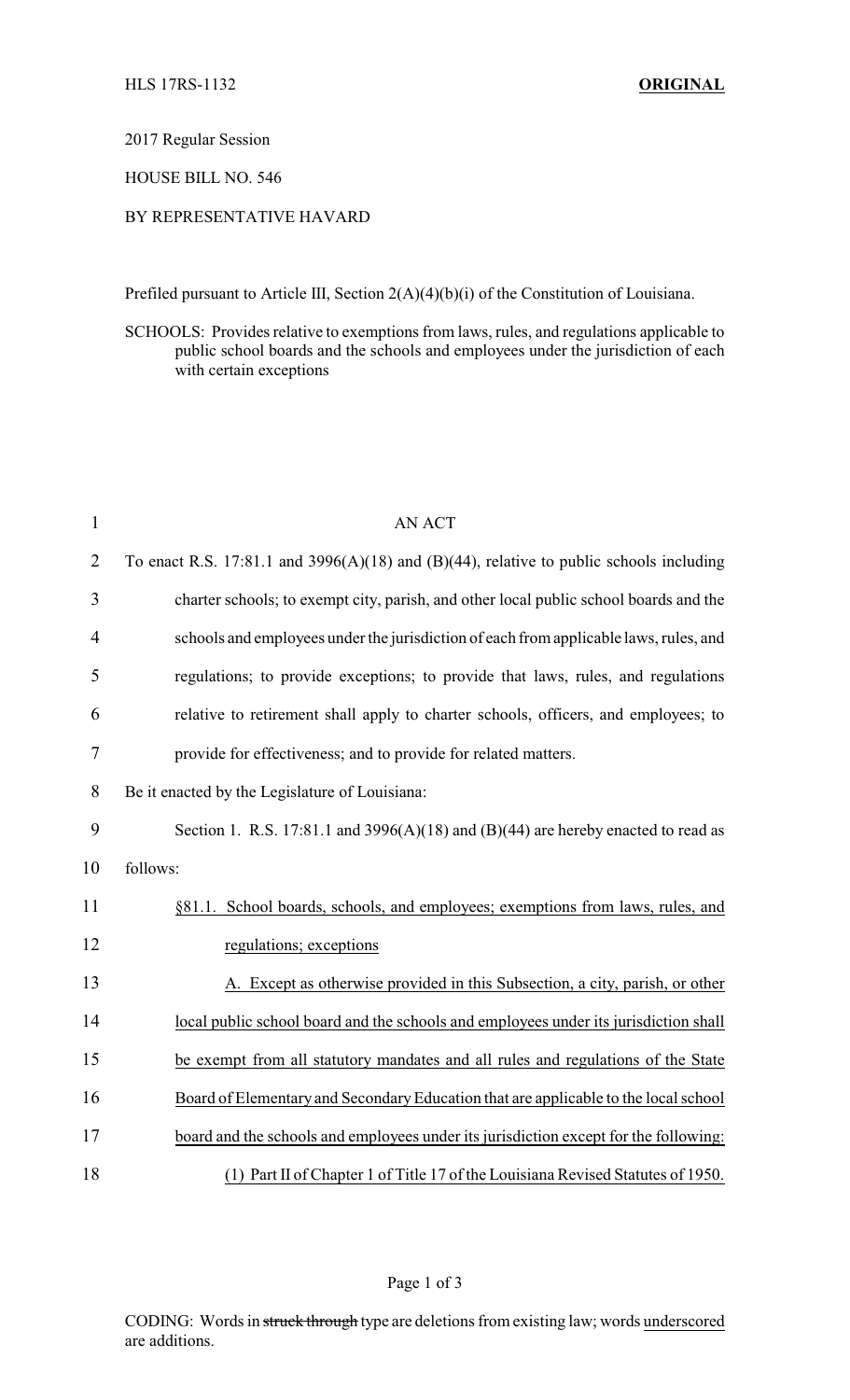| $\mathbf{1}$ | Subpart A of Part II of Chapter 2 of Title 17 of the Louisiana Revised<br>(2)              |
|--------------|--------------------------------------------------------------------------------------------|
| 2            | Statutes of 1950.                                                                          |
| 3            | (3) Subtitle II of Chapter 2 of Title 11 of the Louisiana Revised Statutes of              |
| 4            | <u>1950.</u>                                                                               |
| 5            | Subtitle II of Chapter 3 of Title 11 of the Louisiana Revised Statutes of<br>(4)           |
| 6            | 1950.                                                                                      |
| 7            | (5) Chapter 9 of Title 39 of the Louisiana Revised Statutes of 1950.                       |
| 8            | The laws, rules, and regulations specified in R.S. 17:3996(A) and (B).<br>(6)              |
| 9            | All laws, rules, and regulations pertaining to elections, taxation, or<br>(7)              |
| 10           | indebtedness.                                                                              |
| 11           | B. Nothing in this Section shall prohibit a city, parish, or other local public            |
| 12           | school board from adopting a policy imposing on a school under its jurisdiction any        |
| 13           | rule or regulation that is the same or substantially similar to a rule, regulation, or law |
| 14           | that the school was subject to prior to July 1, 2017.                                      |
| 15           | *<br>$\ast$<br>*                                                                           |
| 16           | §3996. Charter schools; exemptions; requirements                                           |
| 17           | A. Notwithstanding any state law, rule, or regulation to the contrary and                  |
| 18           | except as may be otherwise specifically provided for in an approved charter, a             |
| 19           | charter school established and operated in accordance with the provisions of this          |
| 20           | Chapter and its approved charter and the school's officers and employees shall be          |
| 21           | exempt from all rules and regulations of the state board and those of any local school     |
| 22           | board that are applicable to public schools and to public school officers and              |
| 23           | employees except for the following rules and regulations otherwise applicable to           |
| 24           | public schools regarding:                                                                  |
| 25           | ∗<br>*<br>∗                                                                                |
| 26           | (18) Retirement.                                                                           |
| 27           | B. Notwithstanding any state law, rule, or regulation to the contrary and                  |
| 28           | except as may be otherwise specifically provided for in an approved charter, a             |
| 29           | charter school established and operated in accordance with the provisions of this          |